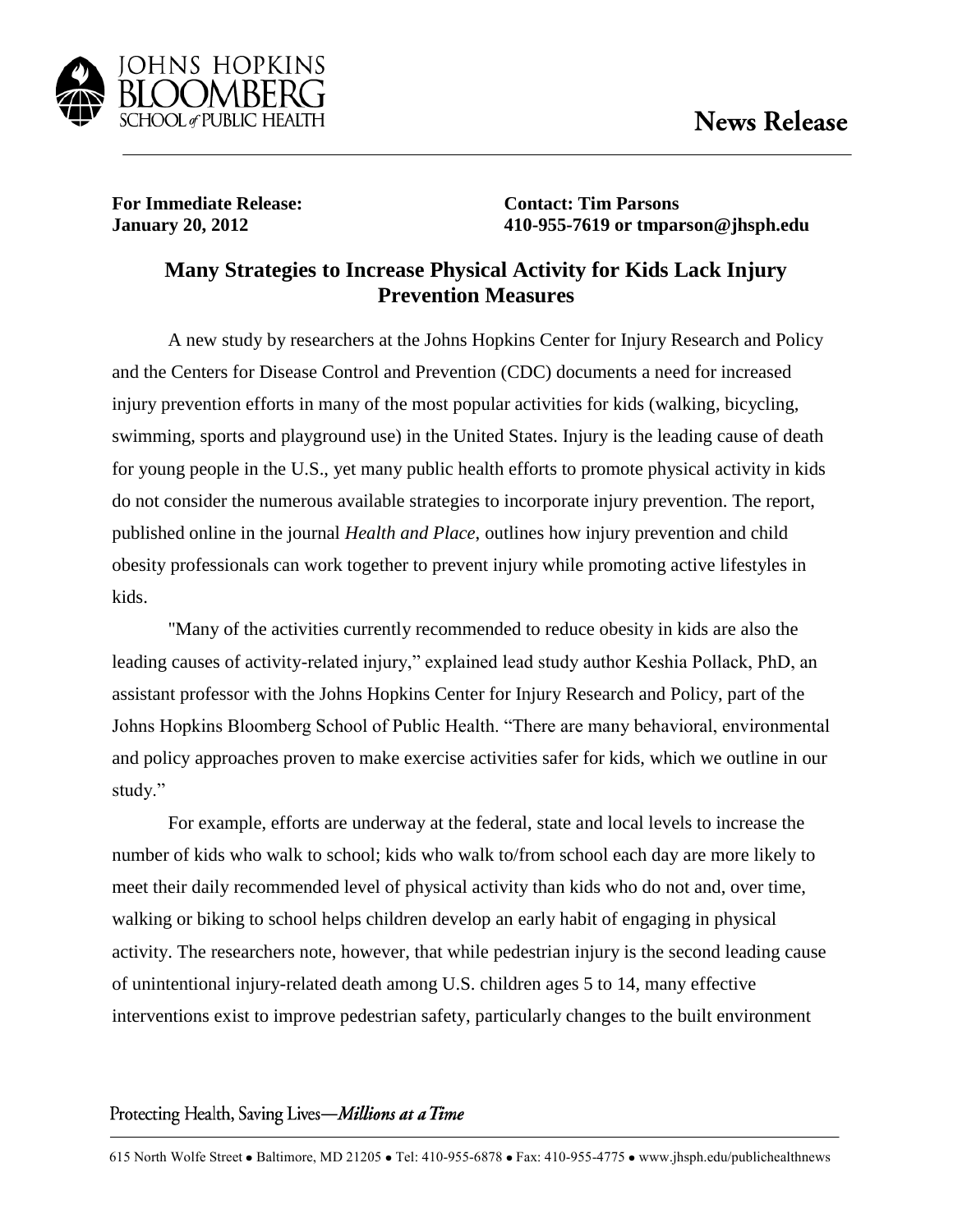such as traffic-calming measures (i.e., speed humps, traffic circles) and enforcement of traffic laws.

"The key is breaking down the silos so injury prevention is incorporated into strategies to increase physical activity," said Pollack. "The goal should be to maximize the benefits of physical activity programs and avoid the possible unintended consequences of increased injury." The researchers cite Sweden as an example of such integration: In 1954, a national program for child safety was established, which involved representatives from the government and private sectors. The program used policy to promote environmental and behavioral changes to reduce pedestrian, play, cycling and swimming injuries, and the results were dramatic: Between 1966 and 2001, the child injury death rate in Sweden fell more than 50 percent. Sweden continued its commitment to childhood injury prevention with its Vision Zero initiative, which began in the late 1990s and sought to redesign many roadways in communities throughout the country to encourage pedestrian and bicycle safety.

"Biking and walking provide great exercise and health benefits. We also know that wearing helmets while biking and building safe pedestrian paths can help prevent injuries," said David Sleet, PhD, associate director of science, CDC Injury Center's Division of Unintentional Injury Prevention. "It's taking that one extra step to build safety into physical activity that helps reduce injury risks."

Additional authors of "Toward Environments and Policies that Promote Injury-free Active Living - It Wouldn't hurt" are Cassandra Kercher (Johns Hopkins Center for Injury Research and Policy, Johns Hopkins Bloomberg School of Public Health), Shannon Frattaroli (Johns Hopkins Center for Injury Research and Policy, Johns Hopkins Bloomberg School of Public Health), Corinne Peek-Asa (University of Iowa Injury Prevention Research Center), and Frederick P Rivara (Harborview Injury Prevention Research Center, University of Washington).

This research was supported by a grant from the Robert Wood Johnson Foundation Active Living Research program to the San Diego State University Foundation. This work was also supported in part by CDC/NCIPC contract 200-2009-M-31202 to the Society for the Advancement of Injury and Violence Research (SAVIR). The findings and conclusions in this research are those of the authors and do not necessarily represent the office views of the National Center for Injury Prevention and Control (NCIPC) or CDC.

## Protecting Health, Saving Lives-Millions at a Time